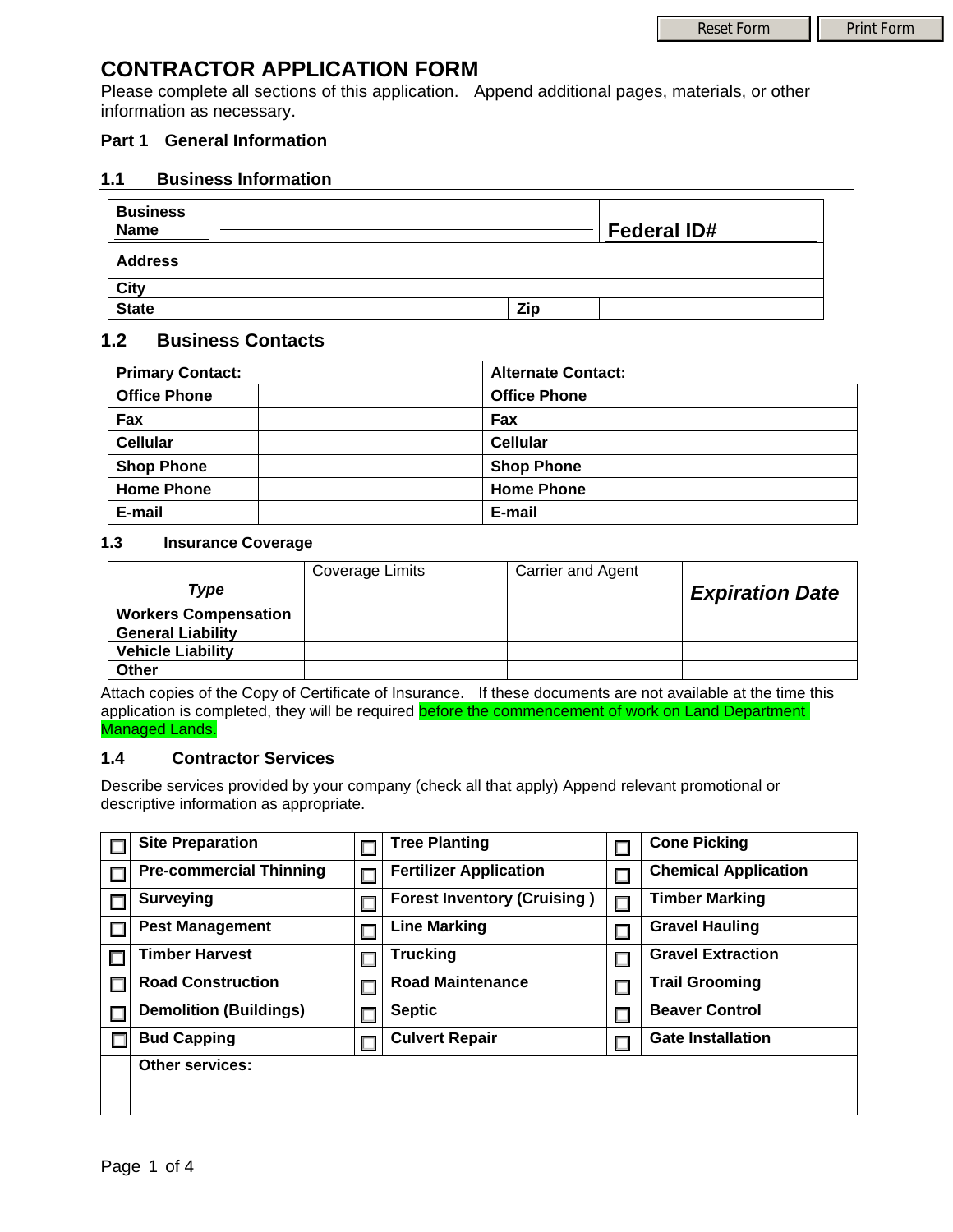#### **Part 2 -- Capability and Experience**

#### **2.1 Resources available**

Briefly describe resources (number of employees, crews, equipment, facilities, etc.) that are used in the work.

#### **2.2 Experience**

Use the form below to describe significant contract services provided in the past 5 years. Please provide detail on clients and locations, what services were provided (from list in Part 1 above) over what time period, the scope of the work (number of contracts, acreage treated, etc.), and references that can describe your work and performance. Append additional pages, materials, or other information as necessary.

| <b>Client:</b>                    | Location:        |
|-----------------------------------|------------------|
| <b>Services:</b>                  | <b>Duration:</b> |
| Scope:                            |                  |
|                                   |                  |
|                                   |                  |
| Reference(s) and phone number(s): |                  |
| Client:                           | Location:        |
| <b>Services:</b>                  | <b>Duration:</b> |
| Scope:                            |                  |
|                                   |                  |
|                                   |                  |
| Reference(s) and phone number(s): |                  |
| <b>Client:</b>                    | Location:        |
| <b>Services:</b>                  | <b>Duration:</b> |
| Scope:                            |                  |
|                                   |                  |
|                                   |                  |
| Reference(s) and phone number(s): |                  |
|                                   |                  |

# **Part 3 -- Credentials and Qualifications**

#### **3.1 Licenses and Permits**

Use the form below or append a separate list describing licenses and permits relevant to the services your company provides. If the permit/license is held by an employee please provide the names of the employee(s).

| <b>License / Permit:</b> |                        |  |
|--------------------------|------------------------|--|
| <b>Issued To:</b>        | <b>Issued By:</b>      |  |
| <b>License #</b>         | <b>Expiration Date</b> |  |
| <b>License / Permit:</b> |                        |  |
|                          |                        |  |
| <b>Issued To:</b>        | <b>Issued By:</b>      |  |
| License #                | <b>Expiration Date</b> |  |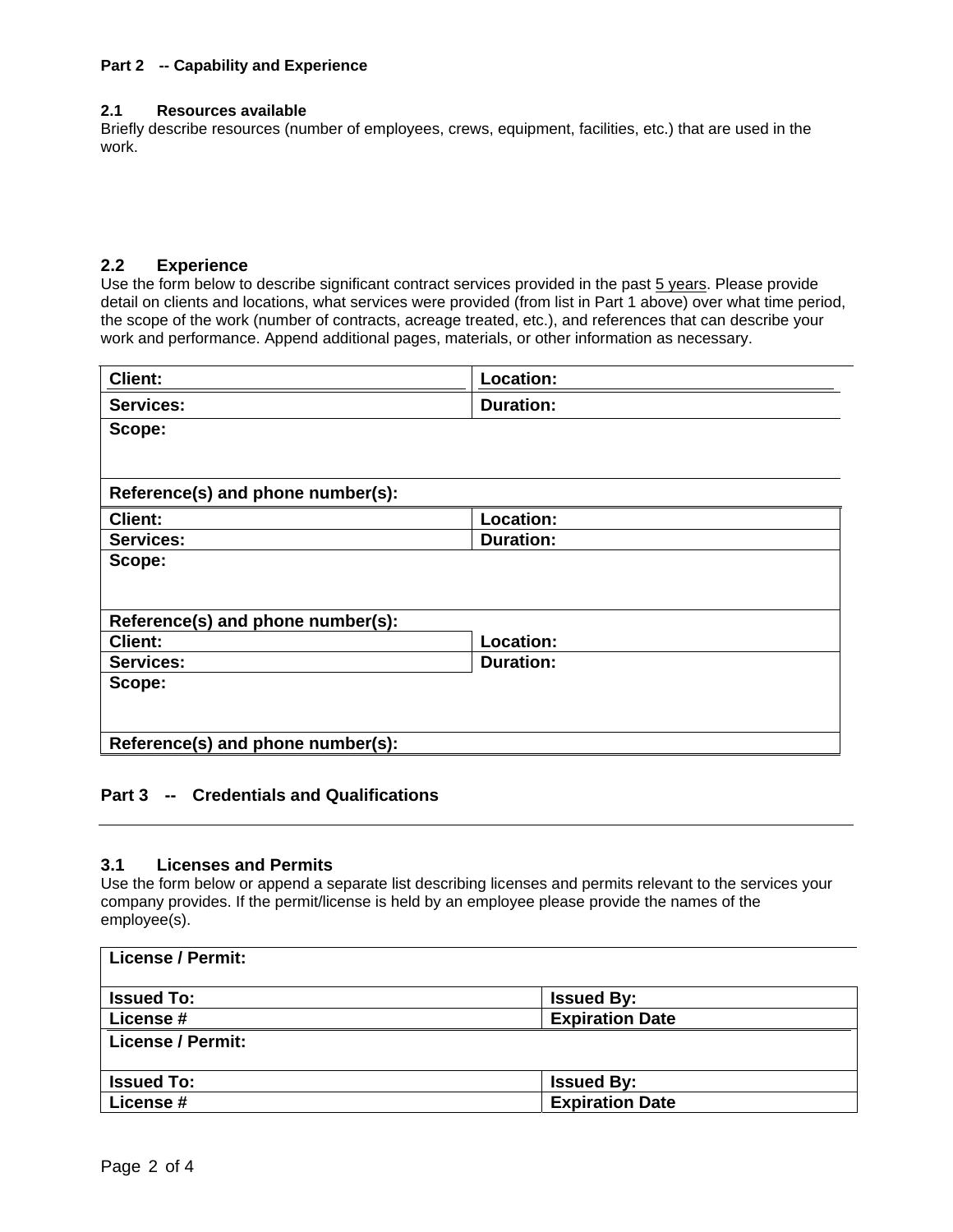# **3.2 Certificates and Accreditations**

Use the form below or append a separate list describing certifications, registrations, accreditations or other credentials held by the company or its employees related to the services provided. If the certificate or accreditation is held by an employee please provide the names of the employee(s). Append copies of the certificates/accreditations to this application or indicate where records are located and may be audited.

| <b>Certificate Description:</b> |                        |  |  |
|---------------------------------|------------------------|--|--|
| <b>Issued To:</b>               | <b>Issued By:</b>      |  |  |
| Certificate #                   | <b>Expiration Date</b> |  |  |
| <b>Certificate Description:</b> |                        |  |  |
|                                 |                        |  |  |
| <b>Issued To:</b>               | <b>Issued By:</b>      |  |  |
| Certificate #                   | <b>Expiration Date</b> |  |  |

#### **3.3 Industry or Professional Affiliations**

Use the form below or append a separate list describing the industry or professional associations of which your company is a member.

| Industry Association   Membership Type                 |  |
|--------------------------------------------------------|--|
|                                                        |  |
|                                                        |  |
| the property of the control of the control of the con- |  |

### **Part 4 -- Logger Education Training**

Use the form below or append a separate list describing the types and dates of logger education training received by the main business owner, supervisory employees and other employees.

Logging operators must have at least one person on site with Minnesota Logger Education Program (MLEP) training or the equivalent

| <b>Name</b> | <b>Date</b> | <b>Type of Training</b> |  |
|-------------|-------------|-------------------------|--|
|             |             |                         |  |
|             |             |                         |  |
|             |             |                         |  |
|             |             |                         |  |
|             |             |                         |  |
|             |             |                         |  |
|             |             |                         |  |
|             |             |                         |  |

# **Part 5 -- Migrant and Seasonal Workers (Where Applicable)**

### **Required Documentation**

Attach copies of the following documents. If these documents are not available at the time this application is completed, they will be required

- **Crew roster(s)**
- **Work condition disclosure statement** provided to workers (in Spanish)
- **Signed statement from contractor** that the work condition disclosure statement has been given to all workers.
- Copy of **Contractor's Certificate of Registration**
- **MSPA Housing Inspection Certificate** (required only if contractor is providing housing)